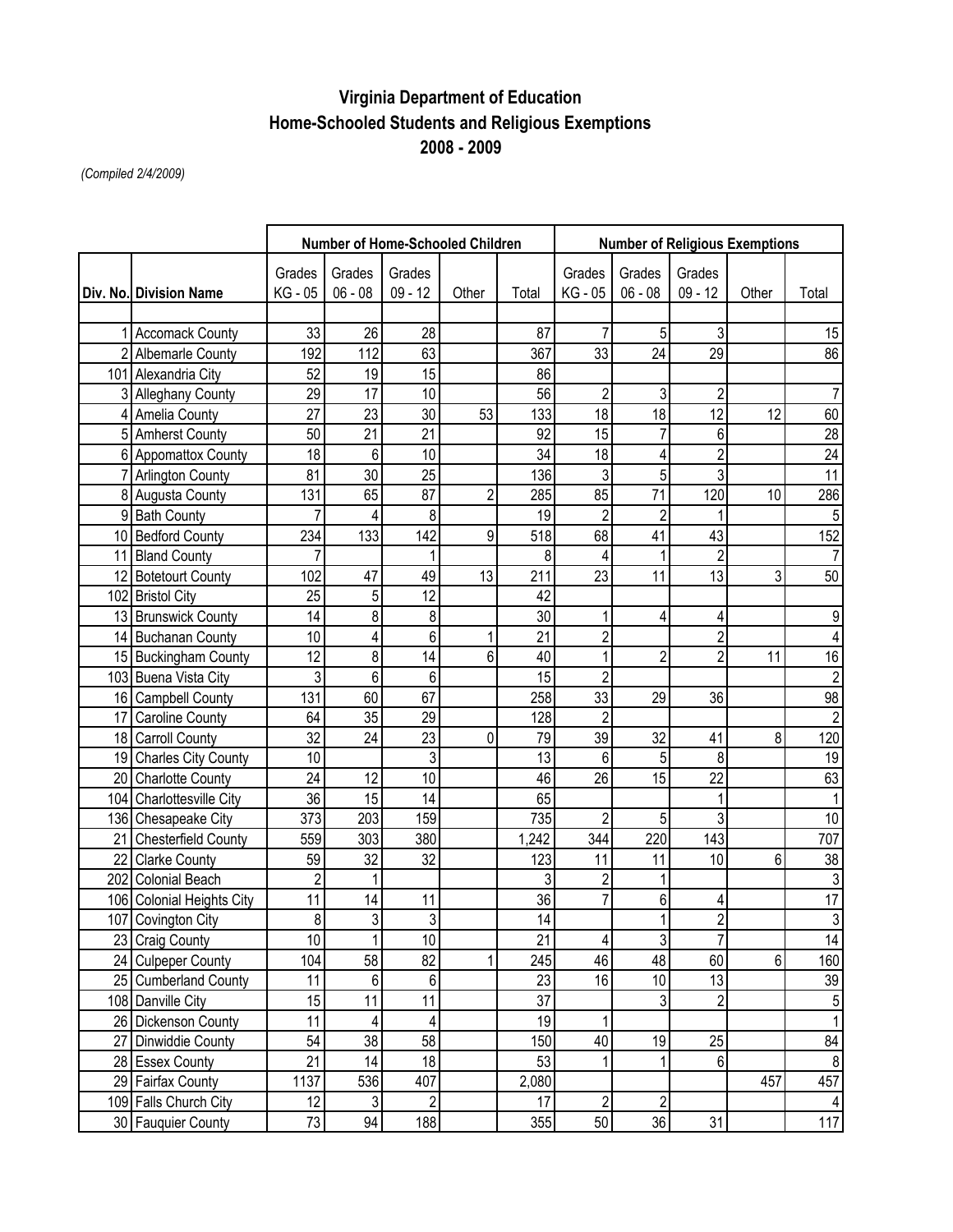|                          | Number of Home-Schooled Children |                 |                  |       |                 | <b>Number of Religious Exemptions</b> |                |                |                |                 |  |
|--------------------------|----------------------------------|-----------------|------------------|-------|-----------------|---------------------------------------|----------------|----------------|----------------|-----------------|--|
|                          | Grades                           | Grades          | Grades           |       |                 | Grades                                | Grades         | Grades         |                |                 |  |
| Div. No. Division Name   | KG - 05                          | $06 - 08$       | $09 - 12$        | Other | Total           | KG - 05                               | $06 - 08$      | $09 - 12$      | Other          | Total           |  |
| 31 Floyd County          | 40                               | 17              | 26               |       | 83              | 54                                    | 29             | 29             |                | 112             |  |
| 32 Fluvanna County       | 54                               | 29              | 15               |       | 98              | 14                                    | 3              | $\overline{c}$ | 3              | 22              |  |
| 135 Franklin City        | 11                               | 9               | 5                |       | 25              | 3                                     |                | 1              |                | $\overline{4}$  |  |
| 33 Franklin County       | 135                              | 69              | 81               | 1     | 286             | 35                                    | 22             | 41             |                | 98              |  |
| 34 Frederick County      | 167                              | 82              | 75               |       | 324             | 76                                    | 66             | 78             |                | 220             |  |
| 110 Fredericksburg City  | 31                               | 14              | 27               |       | 72              | 4                                     | 1              | 4              |                | 9               |  |
| 111 Galax City           | 5                                | 6               | 5                |       | 16              |                                       |                |                |                | $\overline{2}$  |  |
| 35 Giles County          | 51                               | $\overline{13}$ | 10               |       | 74              | 5                                     |                | 4              | 40             | 50              |  |
| 36 Gloucester County     | 47                               | 44              | 69               |       | 160             | 36                                    | 46             | 72             |                | 154             |  |
| 37 Goochland County      | 46                               | 33              | 40               |       | 119             | 10                                    | 5              | $\overline{7}$ | 8              | 30              |  |
| 38 Grayson County        | 20                               | 20              | 14               |       | 54              | 10                                    | 5              | $\overline{2}$ |                | 17              |  |
| 39 Greene County         | 75                               | 29              | 23               |       | 127             | 14                                    | 13             | 20             |                | $\overline{47}$ |  |
| 40 Greensville County    | 11                               | $\overline{7}$  | 3                |       | 21              | 4                                     | $\overline{2}$ |                |                | $\,6\,$         |  |
| 41 Halifax County        | 46                               | 24              | 33               |       | 103             | 4                                     | $\overline{5}$ | 13             |                | $\overline{22}$ |  |
| 112 Hampton City         | 116                              | 76              | 77               |       | 269             | $\overline{2}$                        | 15             | $\overline{7}$ |                | $\overline{24}$ |  |
| 42 Hanover County        | 208                              | 135             | 123              |       | 466             | 50                                    | 32             | 27             |                | 109             |  |
| 113 Harrisonburg City    | 32                               | 10              | 9                |       | 51              | 3                                     | 9              | 15             |                | 27              |  |
| 43 Henrico County        | 216                              | 107             | 147              |       | 470             | 15                                    | 5              | 3              |                | 23              |  |
| 44 Henry County          | 54                               | 23              | 30               |       | 107             | 25                                    | 33             | 26             |                | 84              |  |
| 45 Highland County       | 11                               | 3               | 3                |       | 17              | 12                                    | 3              | 5              |                | $\overline{20}$ |  |
| 114 Hopewell City        | 20                               | $\overline{8}$  | 27               |       | 55              | 6                                     | $\overline{1}$ | 6              |                | 13              |  |
| 46 Isle of Wight County  | 93                               | 30              | 41               |       | 164             | 14                                    | 9              | 14             |                | 37              |  |
| 48 King George County    | 130                              | 56              | 49               |       | 235             | 59                                    | 31             | 25             |                | 115             |  |
| 50 King William County   | 36                               | 22              | 32               |       | 90              | 5                                     | 4              | 3              |                | 12              |  |
| 49 King and Queen Count  | 10                               | 9               | 13               |       | 32              | $\overline{2}$                        | 6              | 9              |                | $\overline{17}$ |  |
| 51 Lancaster County      | 19                               | $\overline{9}$  | 4                |       | $\overline{32}$ | $\overline{2}$                        | 8              | 9              |                | 19              |  |
| 52 Lee County            | 40                               | 16              | 32               |       | 88              | 4                                     | $\mathbf{1}$   | $\overline{2}$ |                | $\overline{7}$  |  |
| 137 Lexington City       | 8                                | $\overline{2}$  |                  |       | 10              |                                       |                |                |                |                 |  |
| 53 Loudoun County        | 603                              | 267             | 179              |       | 1,049           |                                       |                |                | 39             | 39              |  |
| 54 Louisa County         | 53                               | 17              | 28               |       | 98              | $\overline{c}$                        |                |                |                | $\overline{2}$  |  |
| 55 Lunenburg County      | 10 <sup>1</sup>                  | 3 <sup>1</sup>  | 6 <sup>1</sup>   |       | 19              |                                       |                |                | $\mathfrak{p}$ | $\overline{2}$  |  |
| 115 Lynchburg City       |                                  |                 |                  | 286   | 286             |                                       |                |                | 21             | 21              |  |
| 56 Madison County        | 49                               | 16              | 21               |       | 86              | 23                                    | 19             | 13             |                | 55              |  |
| 143 Manassas City        | 68                               | 40              | 39               |       | 147             |                                       | 4              | 3              |                | 14              |  |
| 144 Manassas Park City   | 23                               | $\overline{2}$  | $\boldsymbol{2}$ |       | 27              |                                       |                |                |                | 1               |  |
| 116 Martinsville City    | $\overline{7}$                   | 1               | 4                |       | 12              | 8                                     | 2              | 5              |                | 15              |  |
| 57 Mathews County        | 14                               | 8               | 15               |       | 37              |                                       | 3              |                | 4              | $\,8\,$         |  |
| 58 Mecklenburg County    | 18                               | 21              | 25               |       | 64              | 15                                    | 6              | 3              |                |                 |  |
| 59 Middlesex County      | 8                                | 6               | 4                |       | 18              | 10                                    | 8              | $\overline{7}$ |                | $\frac{24}{25}$ |  |
| 60 Montgomery County     | 164                              | 86              | 85               |       | 335             | 25                                    | 22             | 30             |                | 77              |  |
| 62 Nelson County         | 31                               | 24              | 16               |       | 71              | 8                                     | 12             | 18             | 7              | 45              |  |
| 63 New Kent County       | 33                               | 30              | 19               |       | 82              | 6                                     | 4              | 5              |                | $\overline{15}$ |  |
| 117 Newport News City    | 228                              | 103             | 55               |       | 386             | 19                                    |                | $\overline{c}$ |                | $\overline{21}$ |  |
| 118 Norfolk City         | 132                              | 63              | 81               | 91    | 367             | 68                                    | 13             | $\overline{3}$ | 28             | 112             |  |
| 65 Northampton County    | 12                               | 8               | 11               |       | 31              |                                       | 4              | 3              |                | 14              |  |
| 66 Northumberland County | 8                                | 10              | $\overline{7}$   |       | 25              | $\overline{2}$                        |                |                |                | $\overline{4}$  |  |
| 119 Norton City          | 4                                |                 |                  |       | 4               |                                       |                |                |                |                 |  |
| 67 Nottoway County       | 25                               | 14              | 20               |       | 59              | 11                                    | 13             | 11             |                | 35              |  |